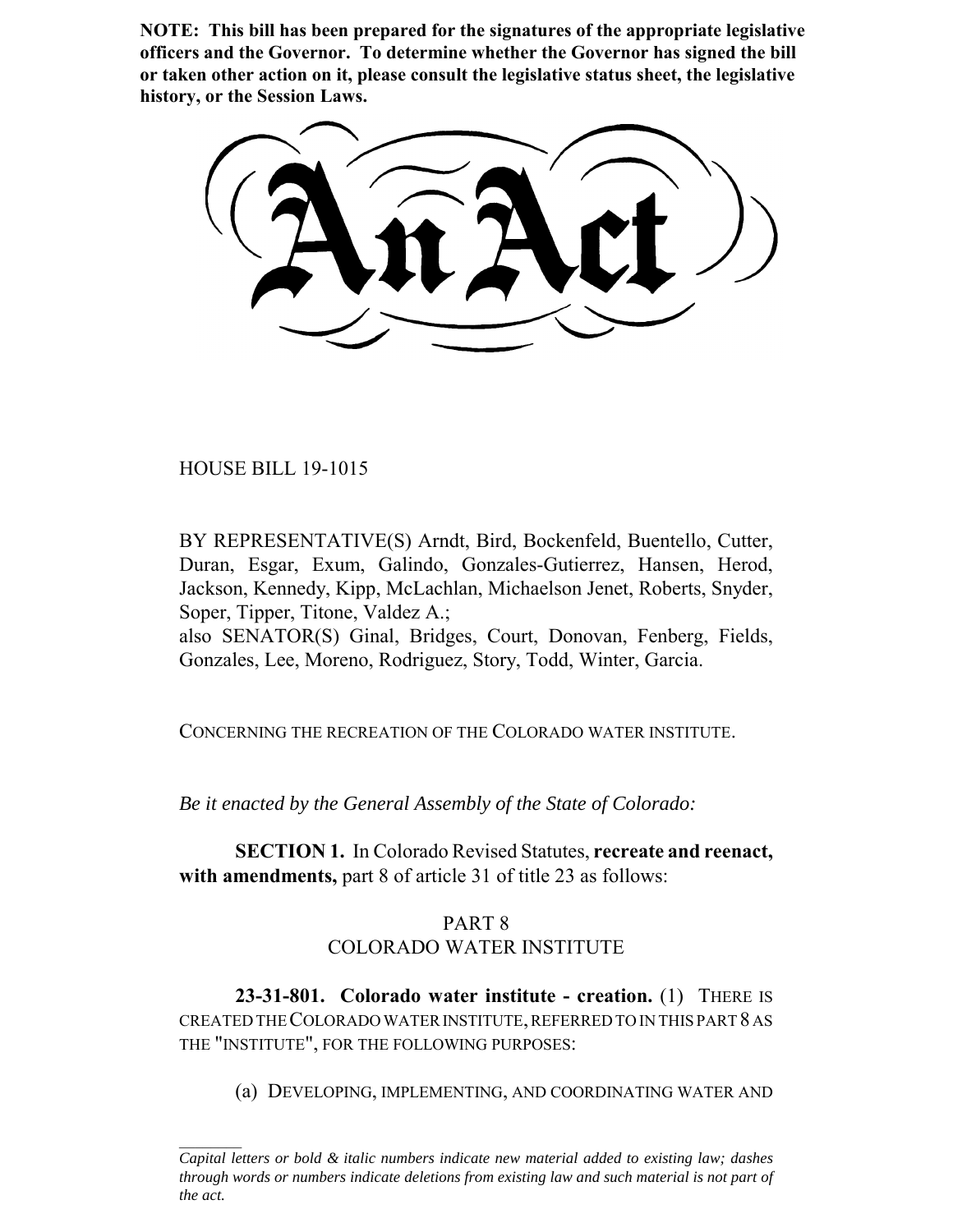WATER-RELATED RESEARCH PROGRAMS IN COLLABORATION WITH OTHER STATE INSTITUTIONS OF HIGHER EDUCATION AND TRANSFERRING THE RESULTS OF RESEARCH AND NEW TECHNOLOGIES TO POTENTIAL USERS;

(b) CREATING AND OPERATING A WATER RESEARCH INFORMATION AND EDUCATION CENTER AS A STATEWIDE CLEARINGHOUSE AND ARCHIVE FOR WATER RESOURCES, WATER QUALITY, AND WATER-RELATED POLICY ISSUES, INCLUDING THE TRAINING OF FUTURE GENERATIONS OF WATER SCIENTISTS, MANAGERS, PLANNERS, AND EDUCATORS; AND

(c) CONDUCTING SCIENTIFIC RESEARCH AND POLICY ANALYSIS IN AREAS INCLUDING BUT NOT LIMITED TO WATER DEVELOPMENT AND STORAGE AND SURFACE WATER AND GROUNDWATER HYDROLOGY, WATER RESOURCES MANAGEMENT, WATER QUALITY AND AQUATIC HABITAT MANAGEMENT AND PROTECTION, WATER HISTORY AND PALEOHYDROLOGY, DROUGHT PLANNING AND MITIGATION, AND CLIMATE CHANGE AND ADAPTATION.

(2) THE INSTITUTE IS A UNIT OF THE COLORADO STATE UNIVERSITY UNDER THE SUPERVISION AND CONTROL OF THE UNIVERSITY'S ADMINISTRATION AND THE BOARD OF GOVERNORS OF THE COLORADO STATE UNIVERSITY SYSTEM.

(3) THE PRINCIPAL ADMINISTRATIVE OFFICER OF THE INSTITUTE IS A DIRECTOR, WHO IS APPOINTED BY THE PRESIDENT OF COLORADO STATE UNIVERSITY WITH THE APPROVAL OF THE BOARD OF GOVERNORS OF THE COLORADO STATE UNIVERSITY SYSTEM AND WHO IS UNDER THE DIRECT SUPERVISION OF THE PRESIDENT OF COLORADO STATE UNIVERSITY OR A VICE-PRESIDENT DESIGNATED BY THE PRESIDENT.TO MEET THE PURPOSES OF THE INSTITUTE, THE DIRECTOR, WITH THE ADVICE OF THE ADVISORY COMMITTEE ESTABLISHED PURSUANT TO SECTION 23-31-802, SHALL DEVELOP APPROPRIATE POLICIES AND PROCEDURES FOR IDENTIFICATION OF PRIORITY RESEARCH PROBLEMS; COLLABORATE WITH WATER MANAGERS AND USER ASSOCIATIONS, DROUGHT AND CLIMATE CHANGE PLANNING ORGANIZATIONS, OTHER UNIVERSITIES, FEDERAL, STATE, AND LOCAL GOVERNMENT AGENCIES, AND THE GENERAL ASSEMBLY IN THE FORMULATION OF ITS RESEARCH PROGRAM; SELECT PROJECTS TO BE FUNDED; AND DISSEMINATE INFORMATION AND TRANSFER TECHNOLOGY THAT IS PRODUCED BY THE RESEARCH.

(4) IT IS THE DUTY OF THE INSTITUTE TO:

## PAGE 2-HOUSE BILL 19-1015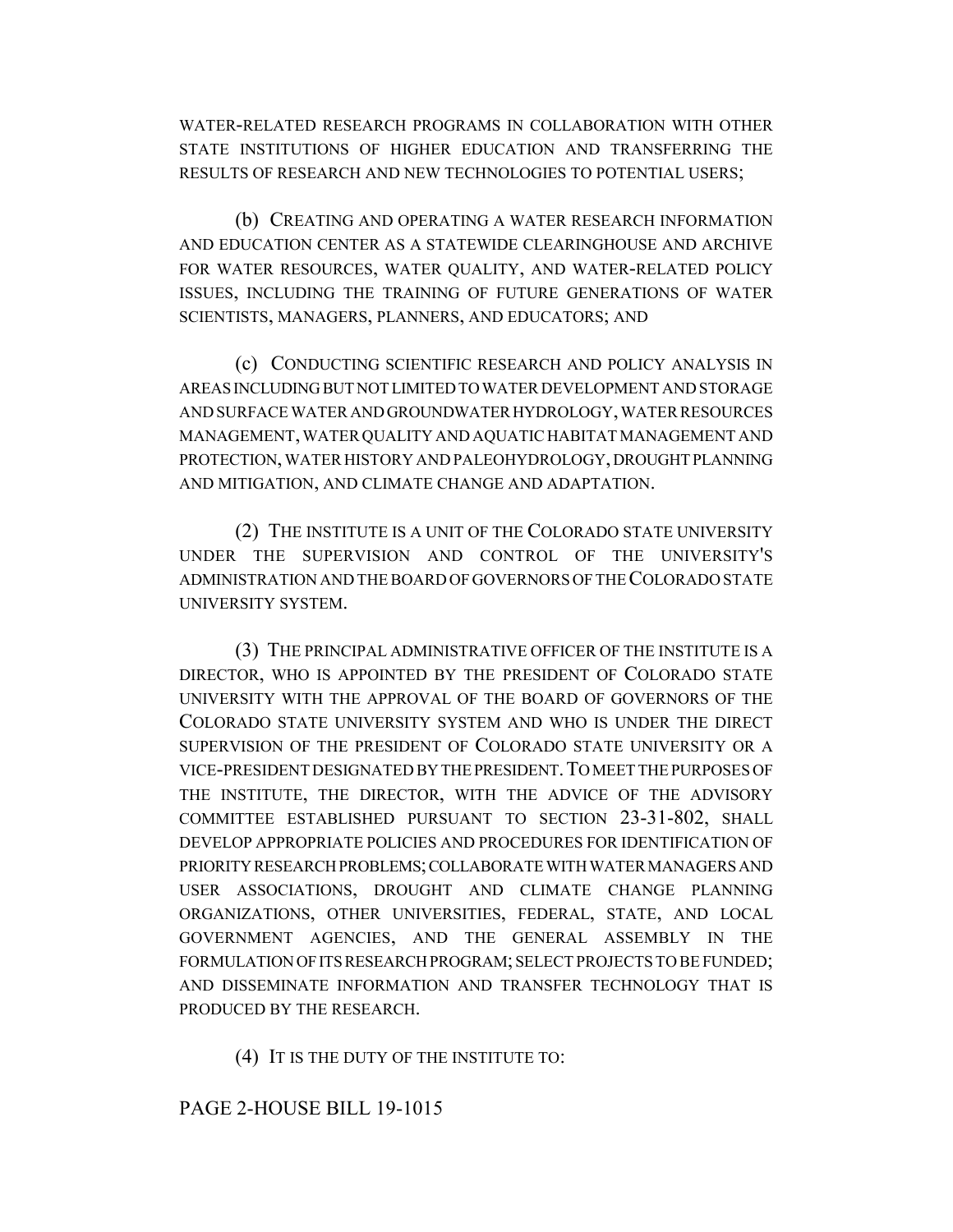(a) CONSULT WITH STATE AND LOCAL GOVERNMENT AGENCIES, WATER MANAGERS AND USER ASSOCIATIONS, DROUGHT AND CLIMATE CHANGE PLANNING ORGANIZATIONS, WATER QUALITY PLANNING ORGANIZATIONS, THE GENERAL ASSEMBLY, AND OTHER POTENTIAL USERS OF RESEARCH IN IDENTIFYING AND PRIORITIZING THE STATE'S SCIENTIFIC AND POLICY-RELATED WATER RESEARCH NEEDS;

(b) NEGOTIATE AND ADMINISTER CONTRACTS WITH OTHER STATE INSTITUTIONS OF HIGHER EDUCATION FOR RESEARCH PROJECTS;

(c) DISSEMINATE NEW INFORMATION AND FACILITATE TRANSFER AND APPLICATION OF NEW TECHNOLOGIES AS THEY ARE DEVELOPED;

(d) PROVIDE A LIAISON BETWEEN COLORADO AND THE FEDERAL RESEARCH FUNDING AGENCIES TO ACT AS AN ADVOCATE FOR COLORADO'S WATER RESEARCH NEEDS;

(e) FACILITATE AND STIMULATE SCIENTIFIC RESEARCH AND POLICY ANALYSIS THAT:

(I) DEALS WITH POLICY ISSUES FACING THE GENERAL ASSEMBLY;

(II) SUPPORTS STATE WATER, PUBLIC HEALTH, AND WATER QUALITY PROTECTION AGENCIES' MISSIONS WITH WATER RESEARCH ON STATEWIDE WATER-RELATED PROBLEMS ENCOUNTERED AND EXPECTED, INCLUDING BUT NOT LIMITED TO THE EFFECTS OF CLIMATE CHANGE ON WATER QUALITY, WATER AVAILABILITY, RUN-OFF TIMING, DROUGHT PLANNING, AND FUTURE COMPACT COMPLIANCE;

(III) PROVIDES WATER PLANNING AND MANAGEMENT ORGANIZATIONS WITH TOOLS TO INCREASE EFFICIENCY AND EFFECTIVENESS OF WATER PLANNING AND MANAGEMENT;

(IV) ENGAGES AND TRAINS FUTURE GENERATIONS OF THE STATE'S WATER PROFESSIONALS AND EDUCATORS; AND

(V) EXAMINES THE INTERCONNECTIONS BETWEEN CLIMATE CHANGE, WATER SUPPLY, AND WATER QUALITY AND PROVIDES TOOLS WATER MANAGERS AND POLICYMAKERS NEED TO ADAPT TO GLOBAL CLIMATE CHANGE; AND

PAGE 3-HOUSE BILL 19-1015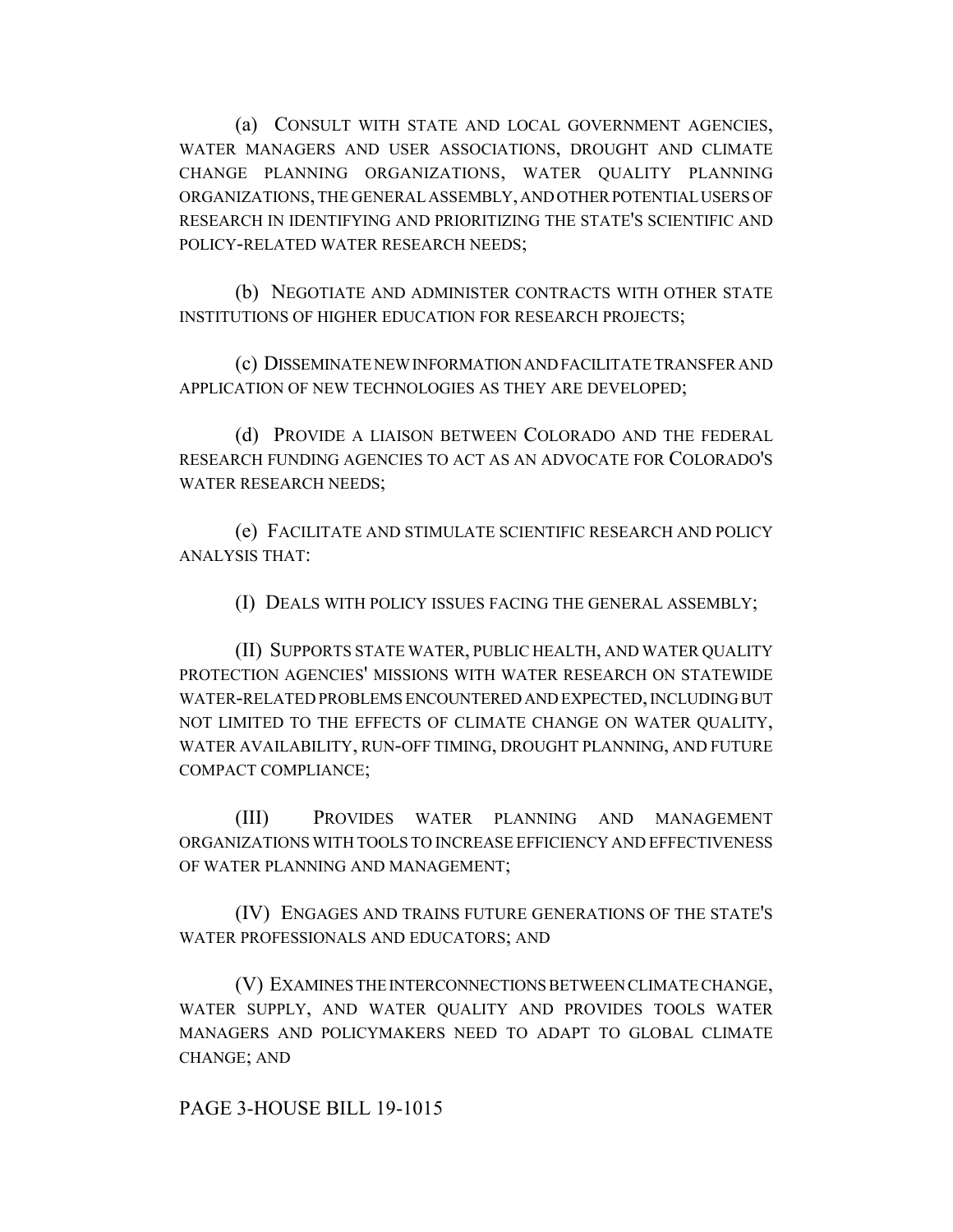(f) ESTABLISH AND MAINTAIN A CLEARINGHOUSE AND ARCHIVE OF WATER RESEARCH, WATER QUALITY, AND CLIMATE PROJECTION DATA.

(5) THE INSTITUTE IS AUTHORIZED TO EMPLOY PROFESSIONAL, CLERICAL, AND OTHER PERSONNEL TO IMPLEMENT THE PROVISIONS OF THIS PART<sub>8</sub>.

(6) THE INSTITUTE IS AUTHORIZED TO EXPEND STATE MONEY APPROPRIATED BY THE GENERAL ASSEMBLY FOR COST-SHARING ON PROJECTS FUNDED WITH FEDERAL OR PRIVATE MONEY.

(7) STATE MONEY GRANTED, APPROPRIATED, OR OTHERWISE MADE AVAILABLE FOR WATER RESEARCH CONDUCTED AT THE STATE'S INSTITUTIONS OF HIGHER EDUCATION MAY PASS THROUGH THE ADMINISTRATIVE CONTROL OF THE INSTITUTE IF THE GRANT, APPROPRIATION, OR OTHER FUNDING DOCUMENT SPECIFIES. IF PARTICULAR MONEY IS RESTRICTED, THE INSTITUTE MAY SERVE AS AN ADMINISTRATIVE ENTITY OF THE MONEY FOR STATE AGENCIES THAT SEEK TO UTILIZE COLORADO UNIVERSITIES OR COLLEGES FOR WATER RESEARCH.THE INSTITUTE HAS THE POWER TO ACCEPT GIFTS, GRANTS, DONATIONS, APPROPRIATIONS, AND OTHER FUNDING FROM ANY ENTITY. THE INSTITUTE MAY PROVIDE OVERSIGHT FOR THE FUNDING BY ENSURING RESEARCH PROJECTS COMMENCE AND ARE COMPLETED WITHIN THE SCOPE OF AGREEMENTS, INVOICES, CONTRACTS, PURCHASE ORDERS, INTERGOVERNMENTAL AGREEMENTS, OR OTHER FISCAL DEVICES USED TO FUND RESEARCH. THE INSTITUTE IS AUTHORIZED TO ASSESS A FEE TO IMPLEMENT ITS ADMINISTRATIVE AUTHORITY. THE FEE MAY NOT EXCEED TWENTY PERCENT OF THE TOTAL COST OF THE PROJECT BEING ADMINISTERED BY THE INSTITUTE. THE ADVISORY COMMITTEE CREATED IN SECTION 23-31-802 SHALL ANNUALLY REVIEW AND ESTABLISH THE ADMINISTRATION FEE.

**23-31-802. Advisory committee on water research policy.** (1) THERE IS CREATED THE ADVISORY COMMITTEE ON WATER RESEARCH POLICY, WHICH CONSISTS OF AT LEAST ELEVEN MEMBERS. EIGHT OF THE MEMBERS ARE APPOINTED BY THE DIRECTOR OF THE INSTITUTE. THE REMAINING MEMBERS ARE THE EXECUTIVE DIRECTOR OF THE DEPARTMENT OF PUBLIC HEALTH AND ENVIRONMENT, THE EXECUTIVE DIRECTOR OF THE DEPARTMENT OF NATURAL RESOURCES, AND THE COMMISSIONER OF AGRICULTURE, OR THEIR DESIGNEES.

## PAGE 4-HOUSE BILL 19-1015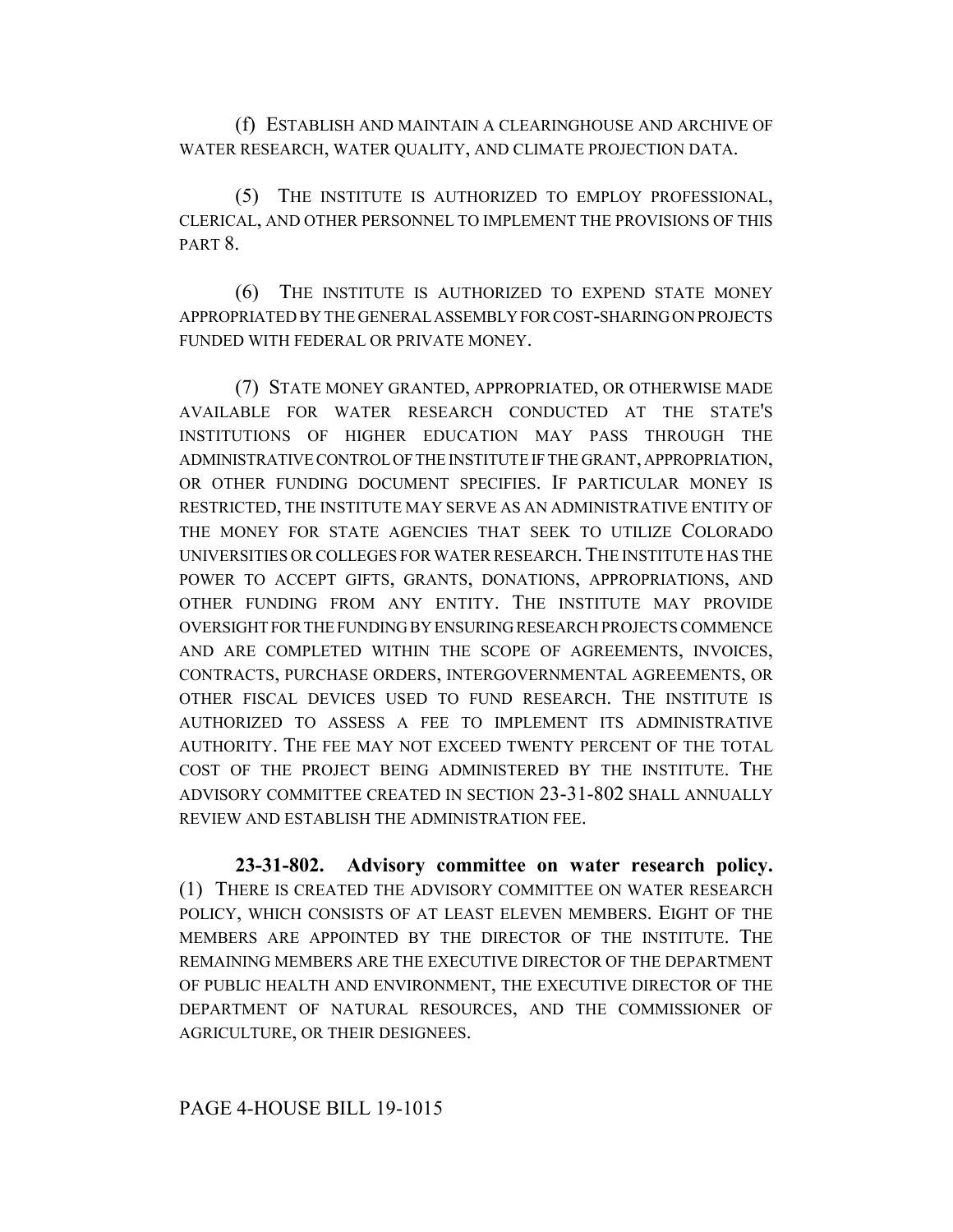(2) APPOINTED MEMBERS OF THE ADVISORY COMMITTEE SERVE TERMS OF FOUR YEARS.MEMBERS SERVE WITHOUT COMPENSATION AND ARE NOT ENTITLED TO REIMBURSEMENT OF EXPENSES INCURRED IN THE PERFORMANCE OF THEIR DUTIES.

(3) THE ADVISORY COMMITTEE RECOMMENDS POLICY GUIDELINES FOR IMPLEMENTING THE FUNCTIONS OF THE INSTITUTE; CONFERS WITH STATE GOVERNMENTAL AGENCIES, NONGOVERNMENTAL AGENCIES, AND STATE INSTITUTIONS OF HIGHER EDUCATION TO SET COLORADO'S WATER RESEARCH PRIORITIES; AND EVALUATES THE PROGRAMS OF THE INSTITUTE. THE ADVISORY COMMITTEE ALSO ADVISES AND COUNSELS THE DIRECTOR OF THE INSTITUTE AND MAKES RECOMMENDATIONS TO ASSIST THE DIRECTOR IN IMPLEMENTING THIS PART 8.

**23-31-803. Water research fund.** THERE IS ESTABLISHED IN THE STATE TREASURY THE WATER RESEARCH FUND, REFERRED TO IN THIS PART 8 AS THE "FUND". THE FUND CONSISTS OF MONEY REMAINING IN THE WATER RESEARCH FUND AS IT EXISTED PRIOR TO THE REPEAL OF SECTION 23-31-803 IN 2017, FEES RECEIVED BY THE INSTITUTE PURSUANT TO SECTION 23-31-801 (7), AND GIFTS, GRANTS, AND DONATIONS ACCEPTED BY THE INSTITUTE.THE MONEY IN THE FUND IS CONTINUOUSLY APPROPRIATED TO THE INSTITUTE, AND THE INSTITUTE MAY EXPEND MONEY FROM THE FUND FOR ANY PURPOSE CONSISTENT WITH THIS PART 8. ANY INTEREST DERIVED FROM THE DEPOSIT AND INVESTMENT OF MONEY IN THE FUND IS CREDITED TO THE FUND.AT THE END OF ANY FISCAL YEAR, ALL UNEXPENDED AND UNENCUMBERED MONEY IN THE FUND REMAINS IN THE FUND AND IS NOT CREDITED OR TRANSFERRED TO THE GENERAL FUND OR ANY OTHER FUND.

**SECTION 2. Safety clause.** The general assembly hereby finds,